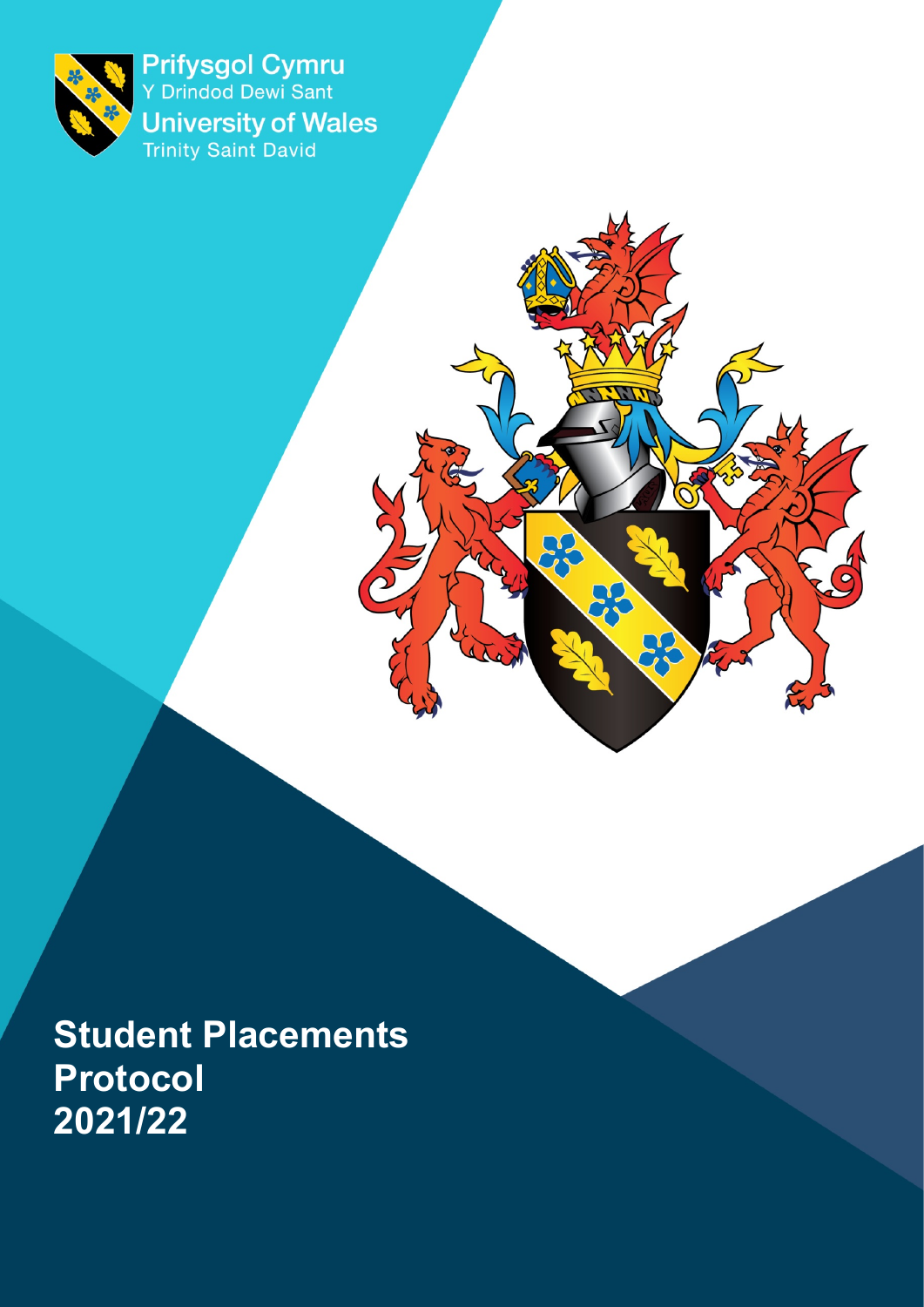

## **Contents**

|  |  | 1.2.4 Leaving a placement before the agreed end date of the placement  6 |  |  |  |  |
|--|--|--------------------------------------------------------------------------|--|--|--|--|
|  |  |                                                                          |  |  |  |  |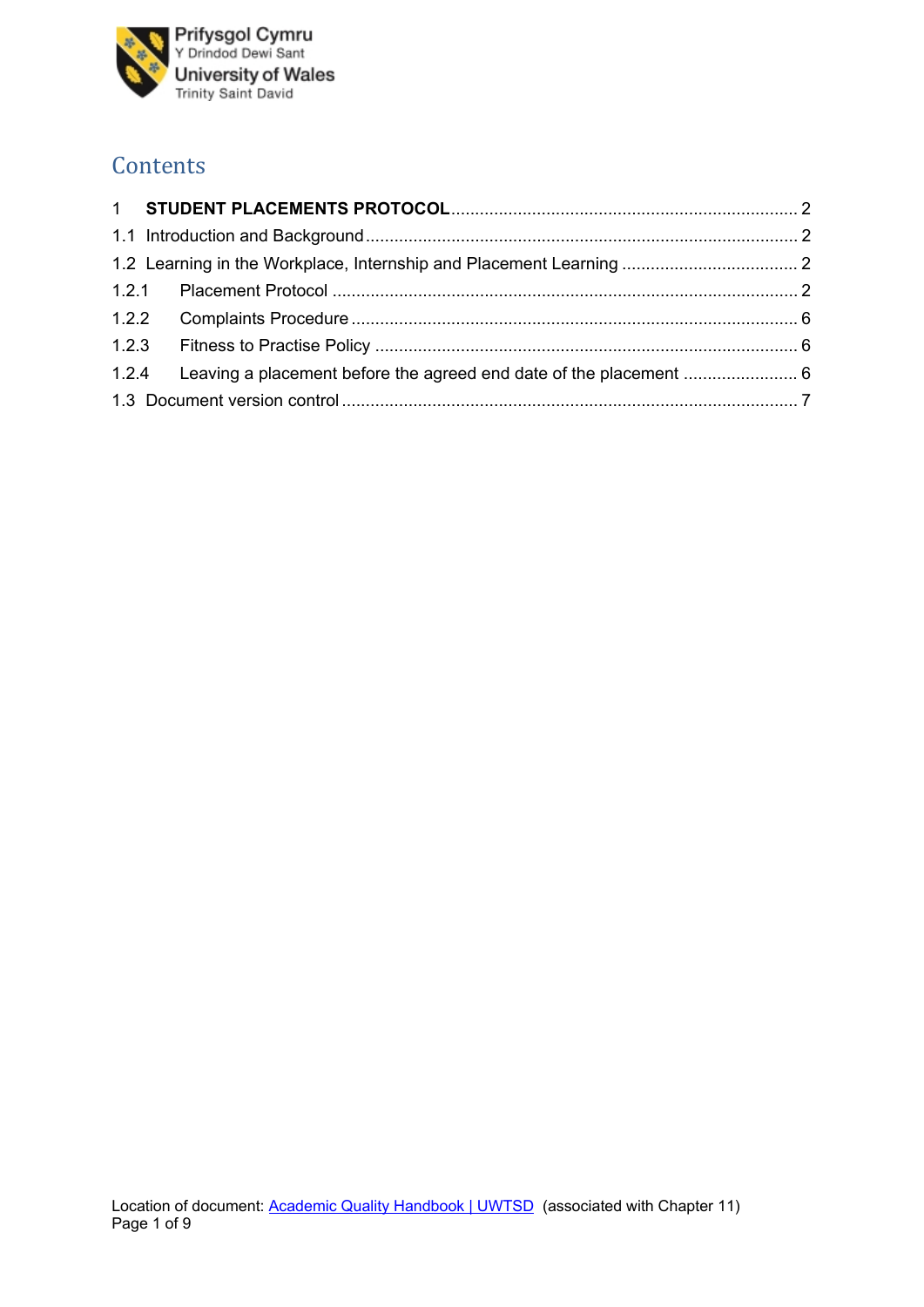

# <span id="page-2-0"></span>**1 STUDENT PLACEMENTS PROTOCOL**

## <span id="page-2-1"></span>**1.1 Introduction and Background**

This document is concerned with Placement Learning, also known as Learning in the Workplace or Internship

Placement and work-based learning may include international or domestic internships or placements and is defined as a planned period of learning, normally outside the University, on a full or part-time basis where the learning outcomes are an intended part of a Programme of Study. Placement, work-based learning and internship modules are an integral part of many of the University's programmes and when credit is earned, because the activity is part of a Programme of Study, the guidelines set out in this section shall normally inform the development and delivery of such module(s). International placements must comply with the International Travel Policy.

The University will ensure that the work that students undertake in such contexts reflects the precepts of the UK Quality Code. This will be linked to the guidelines and benchmarks set by QAA and the Association of Sandwich Education and Training (ASET).

The scope of the placement, work-based and internship learning guidelines extends only to such learning that forms a credit-earning element of a Programme of Study or is a non-credit-earning year in industry (sandwich) that is compulsory and integral to the programme. Placements that are not an integral part of the programme do not fall within the scope of these quidelines (e.g. voluntary placements that are not linked to modules). Where the placement learning leads to professional accreditation on successful completion of the award additional policies and procedures relating to such programmes are available from the relevant Institute offices and in programme handbooks.

#### <span id="page-2-2"></span>**1.2 Learning in the Workplace, Internship and Placement Learning**

#### <span id="page-2-3"></span>1.2.1 **Placement Protocol**

A student placement is a period of work experience or internship:

- undertaken as an integral part of a programme, where the achievement of the learning outcomes for the placement is dependent on the arrangements made with the Placement Provider;
- where the student is enrolled at the University during this period; and
- where there is a transfer of direct supervision of the student to the Placement Provider.

Placements that are not an integral part of the programme do not fall within the scope of this Protocol (e.g. voluntary placements that are not linked to modules). Separate or additional procedures and protocols may govern placements that are conducted as part of professionally accredited programmes of study.

This Placement Protocol has been developed with reference to:

• the UK Quality Code for Higher Education including the QAA Advice and Guidance on Work-based Learning, 2018;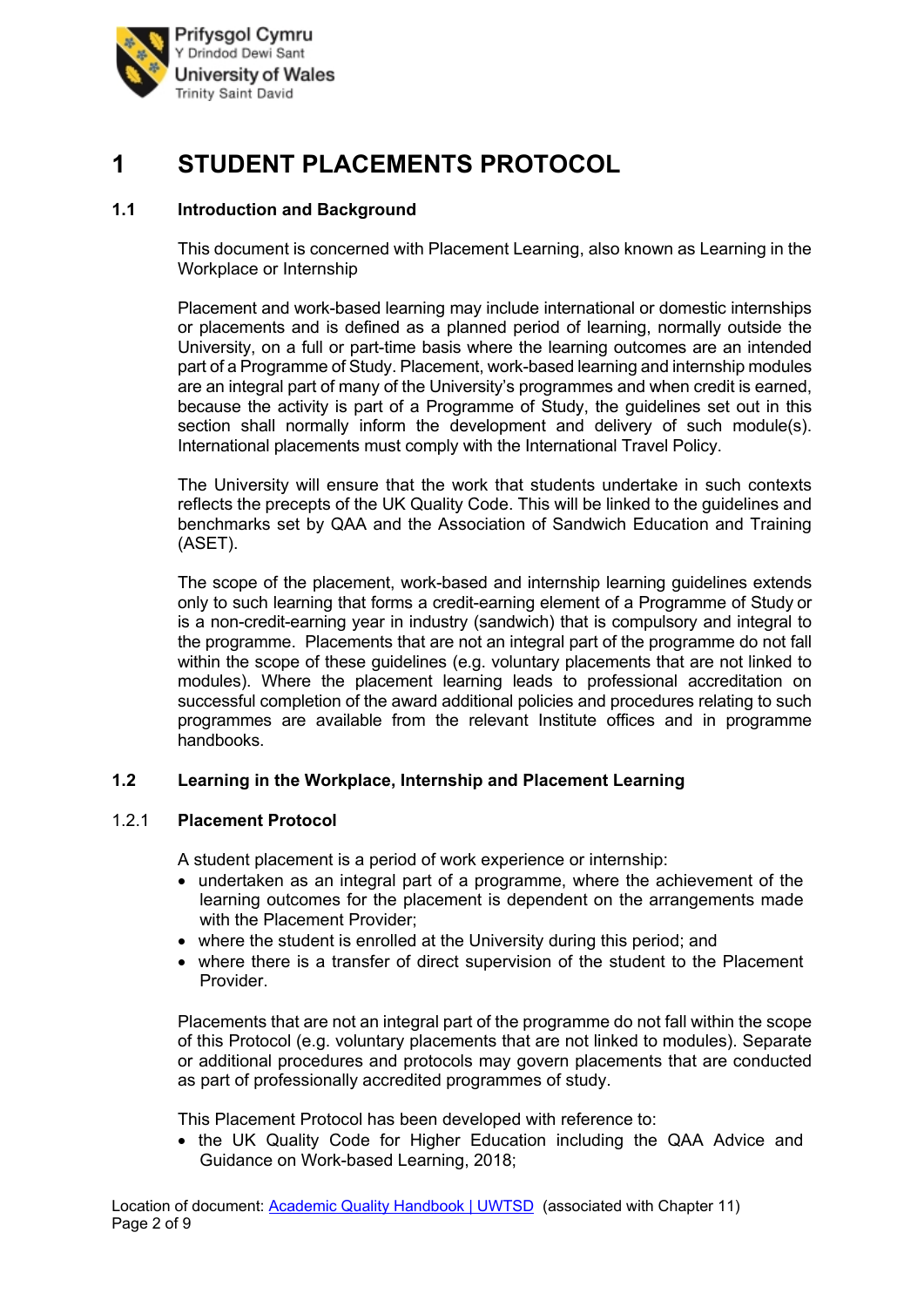

- Association of Sandwich Education and Training (ASET), Good Practice Guide for Work Based and Placement Learning in Higher Education, 2013;
- ASET Good Practice Guide for Health and Safety for Student Placements, 2016.

Student placements are a partnership between the student, the University and the Placement Provider in which each has specific responsibilities.

#### (1) **Student Responsibilities**

#### **Prior to placement**

Students cannot commence a placement until they have completed all the necessary preparatory work detailed below, and received authorisation from the Placement Coordinator.

Prior to the commencement of the placement, students are required to:

- a) Identify a suitable placement (with the exception of students following a professionally accredited programme).
- b) Familiarise themselves with all University and partnership/placement requirements, including health and safety requirements, codes of conduct and, where relevant, employment contracts. This includes the roles and responsibilities of all parties detailed in the PL1c, PL1j Guidance for Student Personal Health Risk Assessment, the PL1h Student Placement Checklist and the PL1i Student Placement Flowchart
- c) Attend placement preparation briefings, including health and safety. Complete assessment Form (PL1l for students with the Athrofa: Institute of Education and Humanities or PL1k for all other students)
- d) Complete a Disclosure and Barring Service (DBS) check, if required. The student will retain the original and submit a copy to the University. The student must make the Placement Provider aware of any issues arising from the DBS check and discuss any convictions with the Placement Coordinator.
- e) Complete the ethics approval processes, where relevant.
- f) Have a dialogue with the Placement Coordinator or Placement Tutor to clarify placement requirements, expected learning outcomes and assessment requirements.
- g) Inform the Placement Coordinator and Placement Provider of any personal factors (e.g. health, disability, linguistic or cultural) that may affect the level of risk, may require adjustments or may affect their ability to study or practice.
- h) Complete the defined placement registration and approval process in full. See Appendix PL1c Student Placement Agreement.
- i) Confirm acceptance of the arrangements and responsibilities set out in Appendix PL1c Student Placement Agreement.

#### **During the placement**

During the placement the student is required to:

- a) Comply with all placement organisation policies and procedures.
- b) Report to the University any accidents or incidents in which they are involved or any health and safety concerns they have that are not addressed by the Placement Provider, e.g. an appropriate induction and health and safety training is not provided.
- c) Carry out the work programme specified by the Placement Provider under the supervision of the Workplace Supervisor.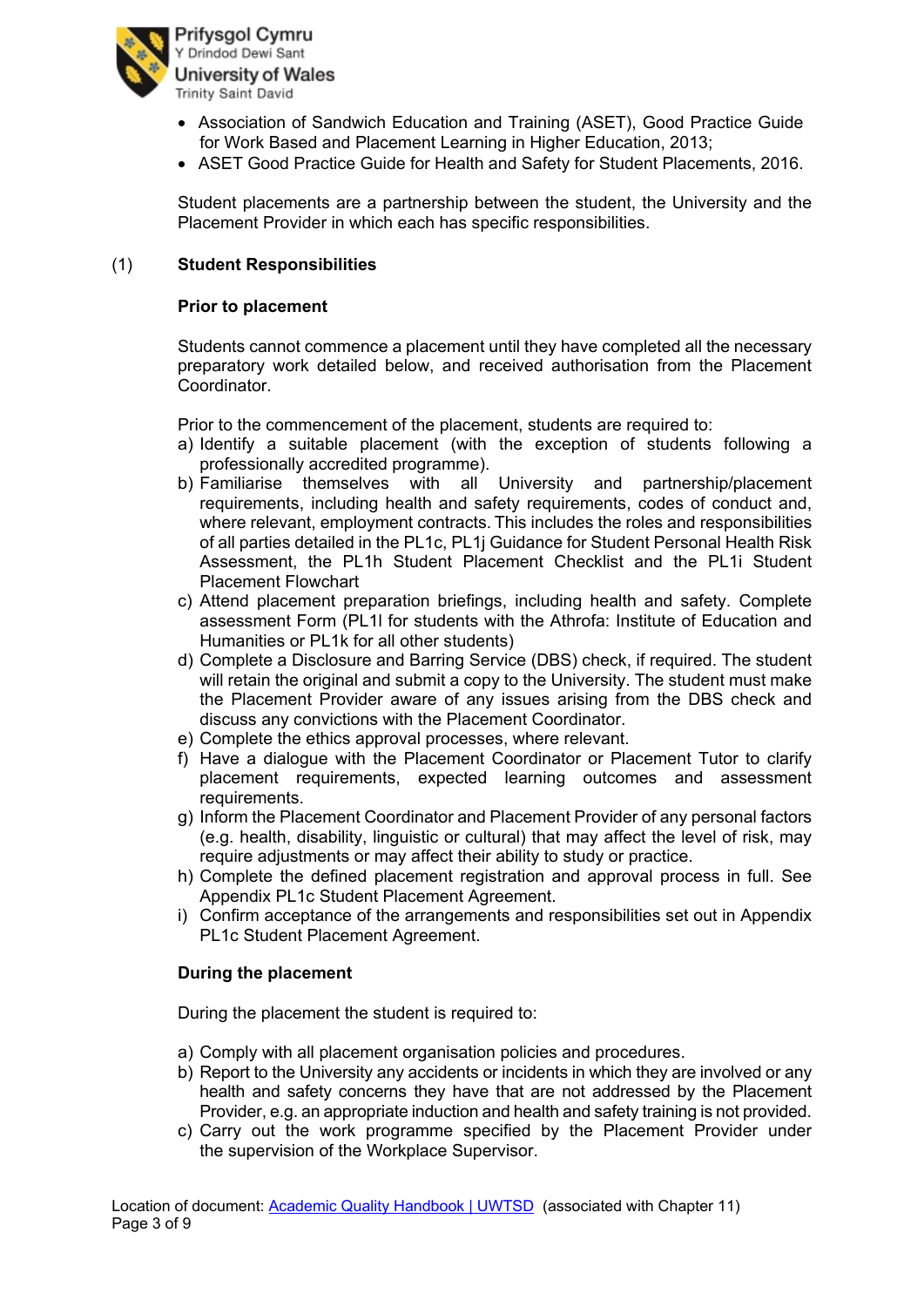

- d) Keep a log of hours worked.
- e) Monitor their progress in achieving the identified learning outcomes and discuss these regularly with the Workplace Supervisor and Placement Tutor, as appropriate.
- f) Conduct self in an appropriate manner within the relevant ethical framework, ensuring confidentiality and treating others with respect and dignity.
- g) Act in a professional manner, including notifying the Placement Provider in a timely fashion in the event that they are unable to attend their placement due to illness etc.
- h) Respect any other requirements of the workplace such as dress codes.
- i) Notify their Placement Coordinator or Tutor should any issues of concern arise.
- j) Consult with the Placement Coordinator or Tutor prior to seeking any changes in the terms and duration of the placement.
- k) Complete all relevant academic assessment relating to the placement experience.

#### (2) **Placement Provider Responsibilities**

A Placement Provider is a third party (usually an employer), who, during the placement, has responsibility for the direct supervision of the student. Placement providers are required to:

- a) Confirm acceptance of the arrangements and responsibilities set out in Appendix PL1a Placement Provider Agreement.
- b) Provide a safe working environment by meeting all relevant obligations under the Health and Safety at Work Act 1974 or other relevant country specific safety legislation. See Appendix PL1b Placement Provider Health and Safety Questionnaire.
- c) Work within the student-facing policy framework for the University especially in relation to the Non-Academic Misconduct Policy, the Support for Study Policy, the Fitness to Practise Policy and the Safeguarding Policy).
- d) Provide a designated Workplace Supervisor who will:
	- i. act as the first point of contact for communication and collaboration with the University, including the organisation of University visits to the Provider (where relevant), any problems or queries during a student's placement, and who will contact the University immediately in cases of serious accidents, incidents or breaches of discipline involving the student;;
	- ii. conduct or make arrangements for the day-to-day supervision of the student including periodic progress checks and instruction regarding hazards and health and safety precautions;
	- iii. provide the University with student attendance data, where required.
- e) Provide the student with a full and clear induction to the organisation and its working practices, procedures and requirements, including layout of the work environment, different areas of work activity, health and safety/safeguarding issues, introductions to supervisors, expectations for interactions with clients of the Placement Provider, for example, the need for client confidentiality, intellectual property rights and data protection. Post-induction, provide the University with the completed PL1f Induction Checklist
- f) Ensure that the student is fully informed about responsibilities, including those contained in any statutory legislation and/or honorary contract.
- g) Provide the student with appropriate instruction and training in working practices to enable him/her to carry out his/her duties efficiently and safely.
- h) Work with the student to identify appropriate learning outcomes for the placement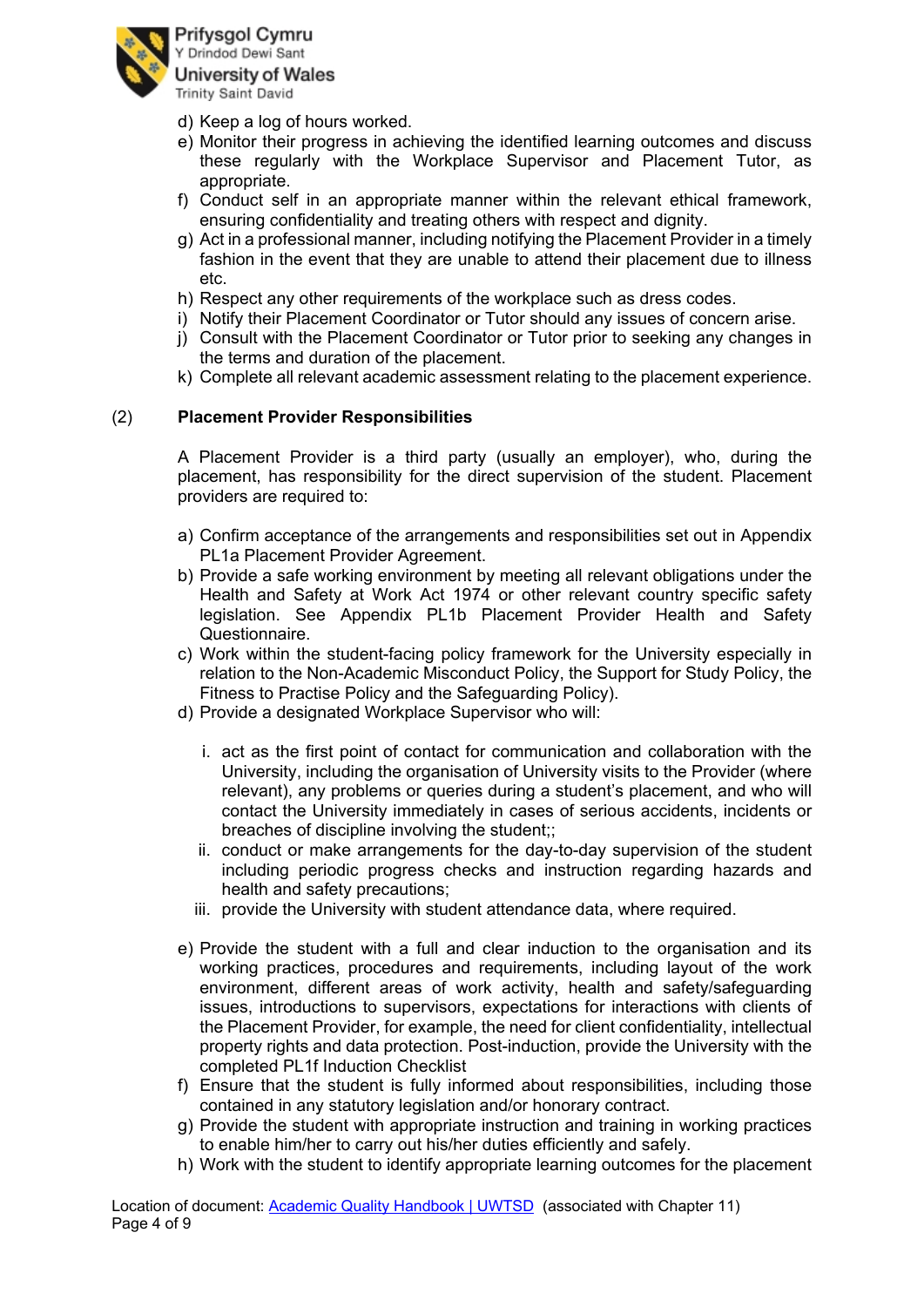

(these must be agreed by the student, the Workplace Supervisor and the University).

- i) Facilitate access to the student for visits by the Placement Tutor, where appropriate.
- j) Ensure that the student is treated with respect.
- k) During and on completion of the placement, provide feedback to the University on the student's performance and confirmation of the hours in practice, where required.

### (3) **University Responsibilities**

The University has a responsibility to:

- a) Commit appropriate levels of staff and other resources to placement governance activity to ensure strategic oversight for the learning to be delivered and managed by the Placement Provider. This may include the identification of (i) a Placement Coordinator, whose duties would normally include the authorisation of placements and organising/managing the placement arrangements, in liaison with the Placement Provider and student, and (ii) a Placement Tutor, who will act as the first point of contact, visit the student on placement, where appropriate, and/or assess the student.
- b) Ensure that any placement learning that forms part of a programme of study has associated learning outcomes which:
	- are clearly defined;
	- contribute appropriately to the overall aims of the programme;
	- are appropriately assessed. In cases where it is considered appropriate for the assessment be jointly conducted by the University and the Placement Provider, the Placement Tutor will provide training for the Workplace Supervisor and will establish and document the procedure by which this shall be achieved.
- c) Assess the suitability of a proposed placement through appropriate and proportionate placement due diligence procedures, using a risk-based assessment process. The approval process will require the Placement Coordinator to undertake a Risk Profile for each placement using the PL1d Placement Risk Assessment Guidance, and record the outcomes in Appendix PL1e Placement Risk Assessment Template. This risk assessment activity will include consideration of the information supplied in Appendix PL1a Placement Provider Agreement, Appendix PL1b Placement Provider Health and Safety Questionnaire, Appendix PL1c Student Placement Agreement, PL1j Guidance for Student Personal Health Risk Assessment, PL1k Student Personal Health Risk Assessment Form, and PL1l Student Personal Health Risk Assessment Form (online form).
- d) Ensure that Disclosure and Barring Service checks are conducted, where relevant.
- e) Where there are unique learner needs, negotiate reasonable adjustments with the Placement Provider in the case of a student assessed under the Equality Act, 2010.
- f) Provide specialist advice and guidance for students with additional support needs.
- g) Clearly define appropriate points of contact and lines of communication between the University, the Placement Provider and the student. These should include:
	- i. Mechanisms for the Placement Provider to raise concerns or complaints about any aspect of the placement, including an individual student's performance or conduct.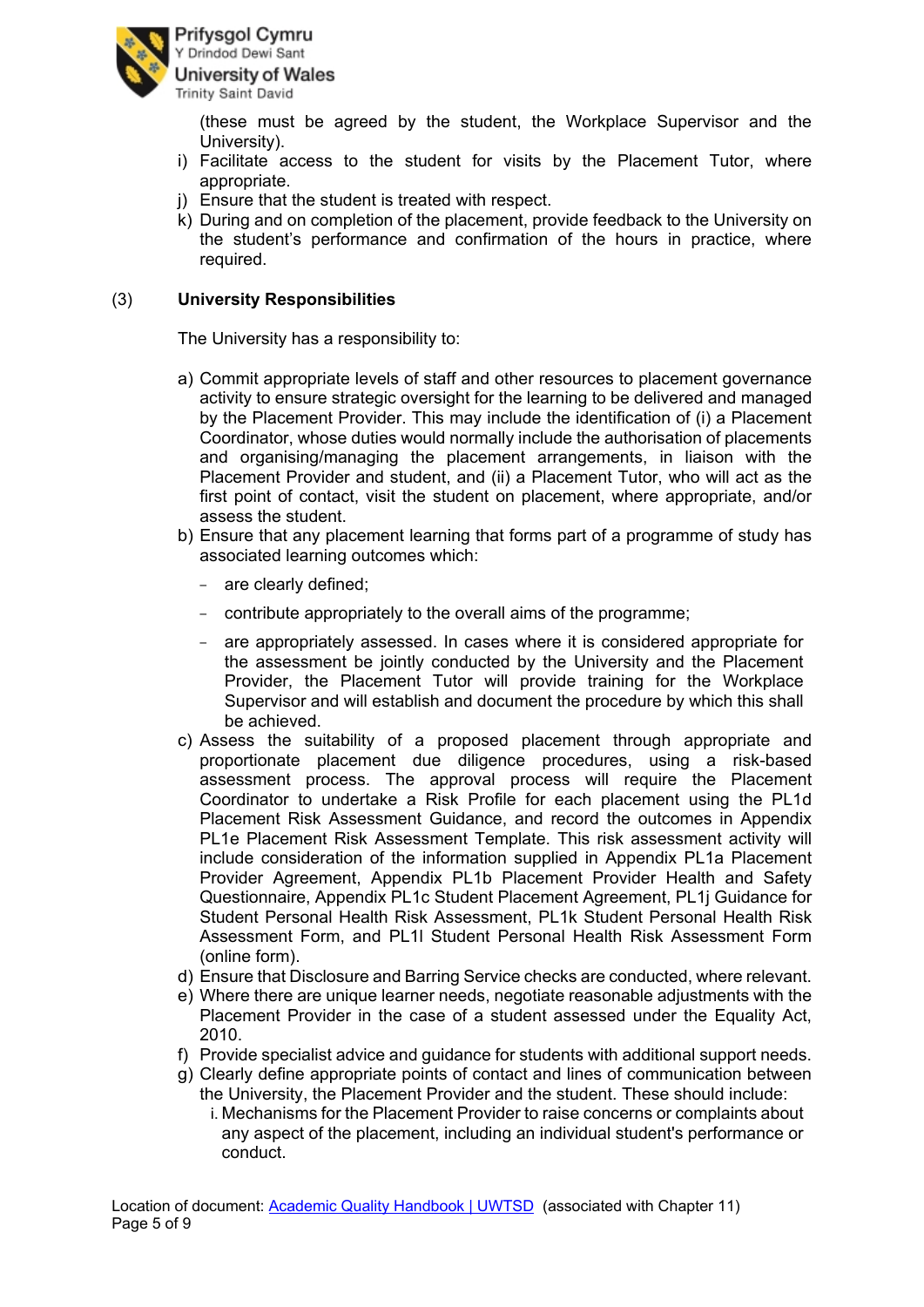

ii.University emergency contact details.

- h) Retain a full and detailed record of each placement.
- i) Ensure that any concerns, complaints, incidents or breaches of codes of conduct or discipline are dealt with in line with its student-facing policy framework.
- j) Provide students with appropriate briefing, including health and safety, prior to commencement of any placement.
- k) Monitor all placement activity, ensuring that milestones are established, maintained and records, and identifying and addressing issues of concern and sharing good practice.
- l) Ensure that all parties are clear about the arrangements that will made in the event that a placement terminates prematurely.
- m)Arrange appropriate opportunities for gathering feedback from students, Placement Providers and Placement Tutors, including suggestions for improvement (see Appendix PL1g Post-placement Review and Feedback).

#### <span id="page-6-0"></span>1.2.2 **Complaints Procedure**

In the event that a student has a complaint about a placement, he or she should seek to discuss the matter, in the first instance, informally with the Placement Tutor, Placement Coordinator or Academic Director. In the event that the student is dissatisfied with the response, s/he shall follow the formal Student Complaint Policy associated with Chapter 12 of the Academic Quality Handbook.

#### <span id="page-6-1"></span>1.2.3 **Fitness to Practise Policy**

The University, in conjunction with the placement provider, has a responsibility to ensure that the student exhibits principles, values and behaviours during the course of their studies that demonstrate that they are 'fit to practise' and are adequately prepared to function at a professional standard upon successful completion of the Programme of Study.

Where there are serious concerns in relation to the fitness to practise of a student, Fitness to Practise Policy and/or Support for Study Policy will be instigated.

#### <span id="page-6-2"></span>1.2.4 **Leaving a placement before the agreed end date of the placement**

Should a Placement student need to leave the Placement earlier than the agreed date, they must seek approval from the Placement Coordinator. Approval should usually be sought in advance of the departure but in urgent circumstances may be as soon as possible afterwards. Placement Coordinator approval will be granted only in cases where there are valid or exceptional circumstances and any further Placement opportunities will be undertaken without penalty.

Should a Placement student leave the Placement early, either (i) without valid reason and approval by the Placement Coordinator or (ii) as a result of dismissal by the Placement Provider arising from poor performance or inappropriate behaviour, the student will receive a mark of zero for the Placement module or specific component(s) thereof. At the discretion of the Examining Board, the student may be eligible for a resit opportunity, which may be with an alternative Placement Provider, at a time determined by the Examining Board. In such instances, all resit Placement related paperwork must be submitted by the student and approved by the Placement Coordinator before the commencement of the resit Placement.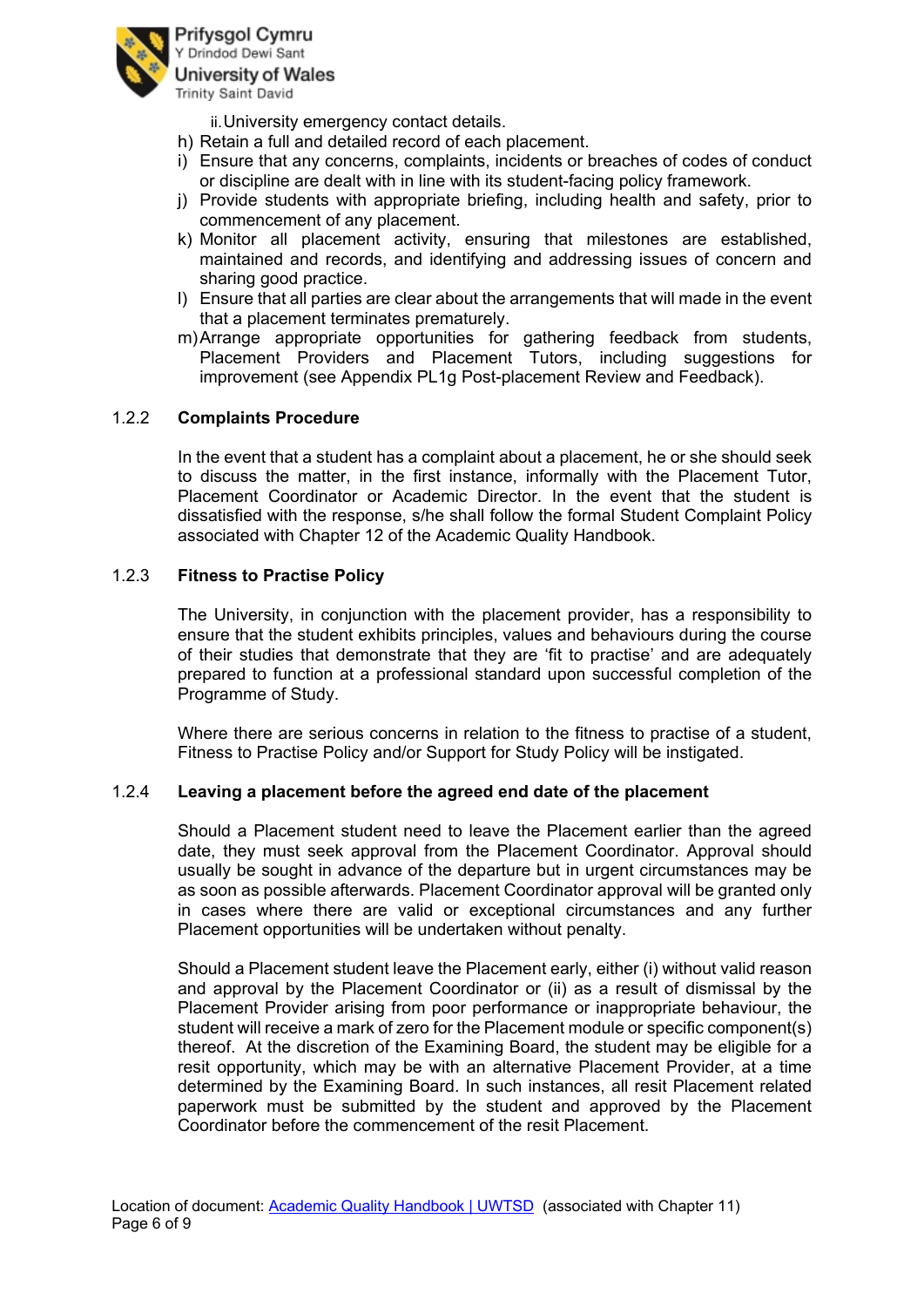

## <span id="page-7-0"></span>**1.3 Document version control**

|                  | Version No:   Reason for change: |    | Author:   Date of change: |
|------------------|----------------------------------|----|---------------------------|
| 0.1              | Draft Protocol to Chair of ASC   | ΚJ | 29.06.2021                |
| $\overline{0.2}$ | <b>Approved Protocol</b>         | KJ | 29.06.2021                |
|                  |                                  |    |                           |
|                  |                                  |    |                           |